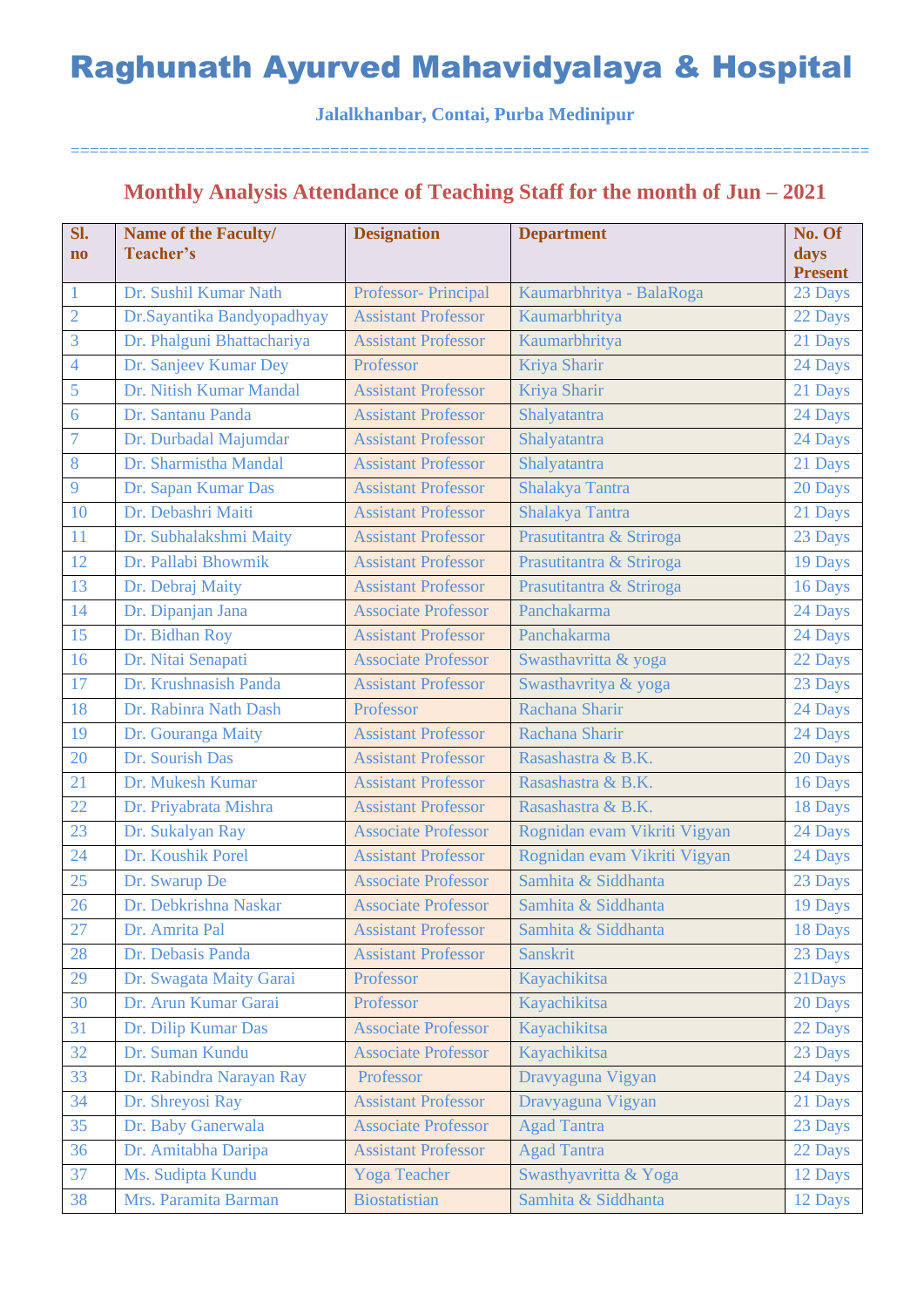### **Jalalkhanbar, Contai, Purba Medinipur**

#### =================================================================================== **Monthly Analysis Attendance of College Staff for the month of Jun – 2021**

| Sl.            | <b>Name of the College Staff</b> | <b>Designation</b>                           | <b>Department</b>    | No. Of         |
|----------------|----------------------------------|----------------------------------------------|----------------------|----------------|
| $\mathbf{no}$  |                                  |                                              |                      | days           |
|                |                                  |                                              |                      | <b>Present</b> |
|                | Mr. Swasti Sundar Jana           | Librarian                                    | <b>College Staff</b> | 23 Days        |
| $\overline{2}$ | Mr. Bijan Jana                   | <b>Assistant Librarian</b>                   | <b>College Staff</b> | 24 Days        |
| $\overline{3}$ | Ms. Shrabana Bera                | <b>Library Attendant</b>                     | <b>College Staff</b> | 22 Days        |
| $\overline{4}$ | Mr. Chandan Kumar Maiti          | Staff for Admin. & Acct. Services            | <b>College Staff</b> | 24 Days        |
| 5              | Mr. Krishna Rana                 | Staff for Admin. & Acct. Services            | <b>College Staff</b> | 24 Days        |
| 6              | Mr. Shankar Prasad Barman        | Staff for Admin. & Acct. Services            | <b>College Staff</b> | 24 Days        |
| $\overline{7}$ | Ms. Sritama Sinha                | <b>Staff for Admin. &amp; Acct. Services</b> | <b>College Staff</b> | 24 Days        |
| 8              | Mr. Sumit Bera                   | Staff for Admin. & Acct. Services            | <b>College Staff</b> | 20 Days        |
| 9              | Mr. Pulak Pradhan                | <b>Laboratory Technician</b>                 | <b>College Staff</b> | 23 Days        |
| 10             | Mr. Raju Panigrahi               | <b>Laboratory Technician</b>                 | <b>College Staff</b> | 21 Days        |
| 11             | Mr. Sandip Giri                  | <b>Laboratory Technician</b>                 | <b>College Staff</b> | 22 Days        |
| 12             | Mr. Dilip Manna                  | <b>Laboratory Technician</b>                 | <b>College Staff</b> | 19 Days        |
| 13             | Mr. Pijush Kanti Shee            | <b>Laboratory Technician</b>                 | <b>College Staff</b> | 18 Days        |
| 14             | Mr. Debbrata Dinda               | <b>Laboratory Assistant</b>                  | <b>College Staff</b> | 20 Days        |
| 15             | Mrs. Suparna Pradhan             | <b>Laboratory Assistant</b>                  | <b>College Staff</b> | 19 Days        |
| 16             | Mr. Amitava Das                  | <b>Laboratory Assistant</b>                  | <b>College Staff</b> | 20 Days        |
| 17             | Mr. Bikash Das                   | <b>Laboratory Assistant</b>                  | <b>College Staff</b> | 18 Days        |
| 18             | Mr. Sukhendu Maity               | <b>Laboratory Assistant</b>                  | <b>College Staff</b> | 19 Days        |
| 19             | Mr. Joydeb Jana                  | <b>Laboratory Assistant</b>                  | <b>College Staff</b> | 18 Days        |
| 20             | Mr. Sutanu Hujjat                | <b>Museum Keeper</b>                         | <b>College Staff</b> | 24 Days        |
| 21             | Mr. Swapan Bhunia                | <b>Museum Keeper</b>                         | <b>College Staff</b> | 24 Days        |
| 22             | Mr. Dipankar Sasmal              | <b>Museum Keeper</b>                         | <b>College Staff</b> | 18 Days        |
| 23             | Mr. Gopal Chandra Pramanik       | <b>Museum Keeper</b>                         | <b>College Staff</b> | 20 Days        |
| 24             | Mrs Krishna Pradhan              | <b>Attendant</b>                             | <b>College Staff</b> | 18 Days        |
| 25             | Mr. Soumendu Maity               | <b>Attendant</b>                             | <b>College Staff</b> | 17 Days        |
| 26             | Mr. Debkumar Mishra              | <b>Attendant</b>                             | <b>College Staff</b> | 19 Days        |
| 27             | Mrs. Tanaya Das Rana             | <b>Attendant</b>                             | <b>College Staff</b> | 18 Days        |
| 28             | Mr. Sutirtha Das                 | <b>Attendant</b>                             | <b>College Staff</b> | 18 Days        |
| 29             | Mrs. Sutapa Barik Maity          | <b>Attendant</b>                             | <b>College Staff</b> | 17 Days        |
| 30             | Mrs. Siuli Metya                 | <b>Attendant</b>                             | <b>College Staff</b> | 23 Days        |
| 31             | Mr. Manojit Ghosh                | Peon                                         | <b>College Staff</b> | 20 Days        |
| 32             | Mrs. Sikha Bera                  | Peon                                         | <b>College Staff</b> | 18 Days        |
| 33             | Mr Sanjoy Paria                  | Peon                                         | <b>College Staff</b> | 17 Days        |
| 34             | Mr. Tushar Kanti See             | Peon                                         | <b>College Staff</b> | 19 Days        |
| 35             | Mr. Amit Das                     | Peon                                         | <b>College Staff</b> | 18 Days        |
| 36             | Mr. Dibakar Maity                | Lifter                                       | <b>College Staff</b> | 17 Days        |
| 37             | Mr. Swapan Kumar Patra           | Gardener                                     | <b>College Staff</b> | 24 Days        |
| 38             | Mr. Uttam Maity                  | Multipurpose worker                          | <b>College Staff</b> | 23 Days        |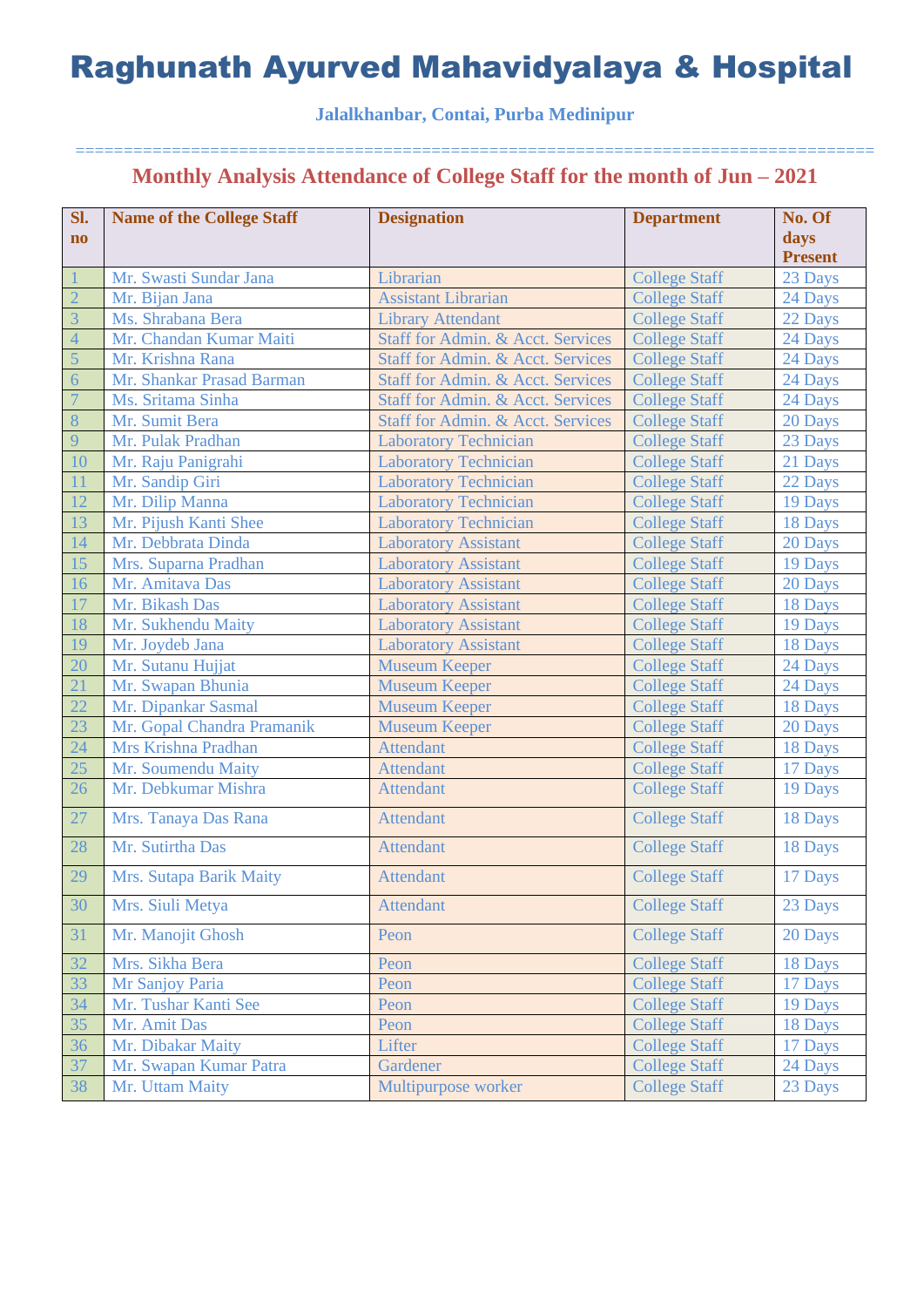### **Jalalkhanbar, Contai, Purba Medinipur**

#### =================================================================================== **Monthly Analysis Attendance of Hospital Staff for the month of Jun– 2021**

| Sl.            | <b>Name of the College Staff</b> | <b>Designation</b>                                | <b>Department</b>     | No. Of<br>days |
|----------------|----------------------------------|---------------------------------------------------|-----------------------|----------------|
| $\mathbf{no}$  |                                  |                                                   |                       | <b>Present</b> |
| $\bigoplus$    | Prof.(Dr.) Sushil Kumar Nath     | <b>Hospital Superintendent</b>                    | <b>Hospital Staff</b> | 24 Days        |
| $\overline{2}$ | Dr. Asitananda Das               | <b>Deputy Medical Superintendent</b>              | <b>Hospital Staff</b> | 23 Days        |
| 3              | Mrs. Sulekha Bera                | <b>Matron</b>                                     | <b>Hospital Staff</b> | 24 Days        |
| $\overline{4}$ | Mrs. Chinmoye Maity              | <b>Assistant Matron</b>                           | <b>Hospital Staff</b> | 22 Days        |
| $\overline{5}$ | Mrs. Safali Jana Pradhan         | <b>Assistant Matron</b>                           | <b>Hospital Staff</b> | 18 Days        |
| $\overline{6}$ | Mrs. Anuradha Manna              | <b>Stuff Nurses</b>                               | <b>Hospital Staff</b> | 23 Days        |
| $\overline{7}$ | Ms. Nilam Khatun                 | <b>Stuff Nurses</b>                               | <b>Hospital Staff</b> | 24 Days        |
| 8              | Mrs. Snigdha Panigrahi           | <b>Stuff Nurses</b>                               | <b>Hospital Staff</b> | 24 days        |
| 9              | Mrs. Muslima Khatin              | <b>Stuff Nurses</b>                               | <b>Hospital Staff</b> | 23 Days        |
| 10             | Mrs. Mallika Jana Patra          | <b>Stuff Nurses</b>                               | <b>Hospital Staff</b> | 24 Days        |
| 11             | Mrs. Sandipa Jana Hujjat         | <b>Stuff Nurses</b>                               | <b>Hospital Staff</b> | 22 Days        |
| 12             | Mrs. Krishna Giri Manna          | <b>Stuff Nurses</b>                               | <b>Hospital Staff</b> | 22 Days        |
| 13             | Mrs. Sandhya Pradhan             | <b>Stuff Nurses</b>                               | <b>Hospital Staff</b> | 22 Days        |
| 14             | Mrs. Sumita Majhi Pramanik       | <b>Stuff Nurses</b>                               | <b>Hospital Staff</b> | 19 Days        |
| 15             | Mrs. Dipannita Mandal Jana       | <b>Stuff Nurses</b>                               | <b>Hospital Staff</b> | 23 Days        |
| 16             | Mrs. Sarmitha Jana               | <b>Stuff Nurses</b>                               | <b>Hospital Staff</b> | 24 Days        |
| 17             | Mrs. Sadhana Maity               | <b>Stuff Nurses</b>                               | <b>Hospital Staff</b> | 20 Days        |
| 18             | Mrs. Kanan Deb                   | <b>Stuff Nurses</b>                               | <b>Hospital Staff</b> | 18 Days        |
| 19             | Mr. Joydeb Manik                 | Ward Boy / Aya                                    | <b>Hospital Staff</b> | 18 Days        |
| 20             | Mr. Arup Payra                   | Ward Boy / Aya                                    | <b>Hospital Staff</b> | 20 Days        |
| 21             | Mr. Somnath Meikap               | Ward Boy / Aya                                    | <b>Hospital Staff</b> | 19 Days        |
| 22             | Mrs. Radha Rani Maity Panja      | Ward Boy / Aya                                    | <b>Hospital Staff</b> | 24 Days        |
| 23             | Mrs. Saptami Bera Pradhan        | Ward Boy / Aya                                    | <b>Hospital Staff</b> | 24 Days        |
| 24             | Mrs. Soumita Maity               | Ward Boy / Aya (Others)                           | <b>Hospital Staff</b> | 21 Days        |
| 25             | Mr. Bapi Das                     | Ward Boy / Aya (Others)                           | <b>Hospital Staff</b> | 24 Days        |
| 26             | Ms. Namita Rani Das              | Ward Boy / Aya (Others)                           | <b>Hospital Staff</b> | 20 Days        |
| 27             | Mrs. Sila Guchhait Jana          | Ward Boy / Aya                                    | <b>Hospital Staff</b> | 18 Days        |
| 28             | Mr. Chandan Das                  | Pharmacist                                        | <b>Hospital Staff</b> | 24 Days        |
| 29             | Mr. Kazi M M Mohiuddin Ahamed    | Pharmacist                                        | <b>Hospital Staff</b> | 20 Days        |
| 30             | Mrs. Madhuriya Naskar            | Pharmacist                                        | <b>Hospital Staff</b> | 18 Days        |
| 31             | Mr. Soumitra Das Mahapatra       | Pharmacist                                        | <b>Hospital Staff</b> | 18 Days        |
| 32             | Mrs. Sefali Shit                 | <b>Dresser</b>                                    | <b>Hospital Staff</b> | 20 Days        |
| 33             | Mr. Tapan Das                    | <b>Dresser</b>                                    | <b>Hospital Staff</b> | 19 Days        |
| 34             | Mr.Swapan Jana                   | <b>Store Keeper</b>                               | <b>Hospital Staff</b> | 24 Days        |
| 35             | Mr. Debansu Ghorai               | Office Staff (for Registration,<br>Record)        | <b>Hospital Staff</b> | 24 Days        |
| 36             | Mr. Arun Jana                    | <b>Office Staff (for Registration,</b><br>Record) | <b>Hospital Staff</b> | 21 Days        |
| 37             | Mr. Suman Maity                  | Office Staff (for Registration,<br>Record)        | <b>Hospital Staff</b> | 23 Days        |
| 38             | Mrs. Sima Dolai                  | Office Staff (for Registration,<br>Record)        | <b>Hospital Staff</b> | 22 Days        |
| 39             | Mr. Somnath Sasmal               | <b>Dark Room Attainder</b>                        | <b>Hospital Staff</b> | 18 Days        |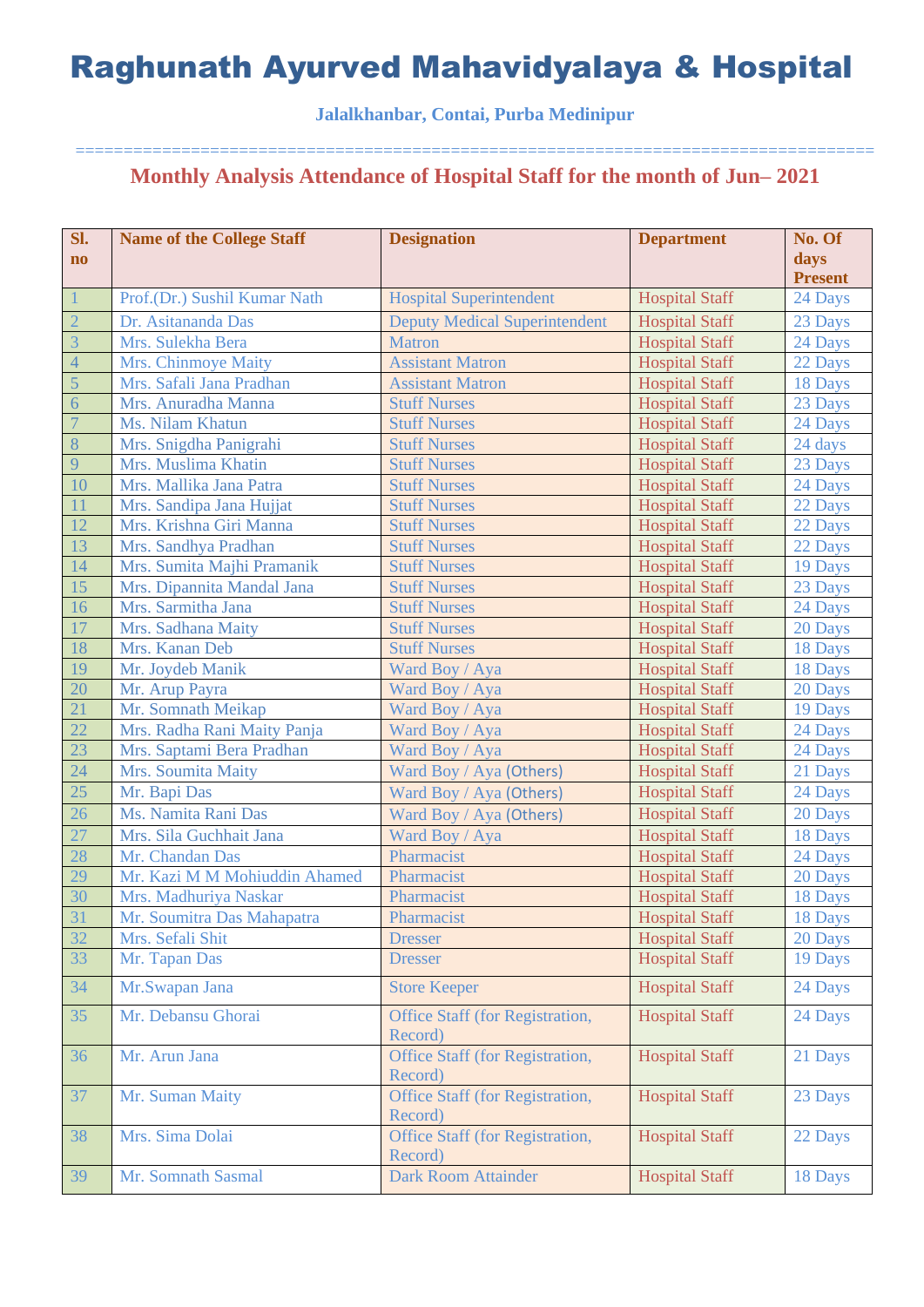### **Jalalkhanbar, Contai, Purba Medinipur**

#### =================================================================================== **Monthly Analysis Attendance of Hospital Staff for the month of Jun – 2021**

| Sl.<br>$\mathbf{no}$ | <b>Name of the College Staff</b> | <b>Designation</b>                                                                                    | <b>Department</b>     | No. Of<br>days<br><b>Present</b> |
|----------------------|----------------------------------|-------------------------------------------------------------------------------------------------------|-----------------------|----------------------------------|
| 40                   | Mr. Satyabrata Nanda             | <b>Staff for Pancakarma Therapy</b><br>Section for OPD & IPD                                          | <b>Hospital Staff</b> | 24 Days                          |
| 41                   | Mr. Prabir Kumar Jana            | <b>Staff for Pancakarma Therapy</b><br>Section for OPD & IPD                                          | <b>Hospital Staff</b> | 23 Days                          |
| 42                   | Mrs. Durga Rana Jana             | <b>Staff for Pancakarma Therapy</b><br>Section for OPD & IPD                                          | <b>Hospital Staff</b> | 18 Days                          |
| 43                   | Mrs. Madhusri Maity Shee         | <b>Staff for Pancakarma Therapy</b><br>Section for OPD & IPD                                          | <b>Hospital Staff</b> | 20 Days                          |
| 44                   | Mr. Nityananda Maity             | <b>OT</b> Attainder                                                                                   | <b>Hospital Staff</b> | 19 Days                          |
| 45                   | Mr. Koushik Jana                 | <b>OT</b> Attainder                                                                                   | <b>Hospital Staff</b> | 23 Days                          |
| 46                   | Dr. Surajit Jana                 | <b>Emergency Medical Officer</b>                                                                      | <b>Hospital Staff</b> | 20 Days                          |
| 47                   | Dr. Raghunath Das                | <b>Emergency Medical Officer</b>                                                                      | <b>Hospital Staff</b> | 16 Days                          |
| 48                   | Dr. Pratap Chandra Ghorai        | <b>RMO &amp; RSMO</b>                                                                                 | <b>Hospital Staff</b> | 18 Days                          |
| 49                   | Dr. Amrit Kumar Nanda            | <b>RMO &amp; RSMO</b>                                                                                 | <b>Hospital Staff</b> | 24 Days                          |
| 50                   | Dr. Mukul Kumar Pahari           | <b>RMO &amp; RSMO</b>                                                                                 | <b>Hospital Staff</b> | 24 Days                          |
| 51                   | Dr. Bibhuti Ranjan Ojha          | <b>RMO &amp; RSMO</b>                                                                                 | <b>Hospital Staff</b> | 23 Days                          |
| 52                   | Dr. Arnab Bhattachariya          | <b>RMO &amp; RSMO</b>                                                                                 | <b>Hospital Staff</b> | 19 Days                          |
| 53                   | Dr. Anulipi Pal                  | <b>RMO &amp; RSMO</b>                                                                                 | <b>Hospital Staff</b> | 18 Days                          |
| 54                   | Dr. Lipika Maity                 | <b>RMO &amp; RSMO</b>                                                                                 | <b>Hospital Staff</b> | 23 Days                          |
| 55                   | Dr. Suman Maity                  | <b>RMO &amp; RSMO</b>                                                                                 | <b>Hospital Staff</b> | 21Days                           |
| 56                   | Dr. Bristilina Panda             | <b>RMO &amp; RSMO</b>                                                                                 | <b>Hospital Staff</b> | 20 Days                          |
| 57                   | Dr. Mouli Acharya                | <b>RMO &amp; RSMO</b>                                                                                 | <b>Hospital Staff</b> | 22 Days                          |
| 58                   | Dr. Surjani Gurai                | <b>RMO &amp; RSMO</b>                                                                                 | <b>Hospital Staff</b> | 23 Days                          |
| 59                   | Dr. Sushil Kumar Nath            | <b>Consultants (Teachers Of Clinical</b><br>Departments including Swasthavritta<br>& Yoga Department) | <b>Hospital Staff</b> | 24 Days                          |
| 60                   | Dr. Subhalakshi Maity            | Prosuti evum Stri Roga Specialist<br>(Teachers of Prosuti evum Stri Roga<br>Depertment)               | <b>Hospital Staff</b> | 23 Days                          |
| 61                   | Dr. Debdhri Maiti                | <b>Consultants (Teachers Of Clinical</b><br>Departments including Swasthavritta<br>& Yoga Department) | <b>Hospital Staff</b> | 21 Days                          |
| 62                   | Dr. Krushnasish Panda            | <b>Yoga Teacher or Expert (from</b><br>Swasthavritta & Yoga Department)                               | <b>Hospital Staff</b> | 23 Days                          |
| 63                   | Dr.Sarmistha Mandal              | Shalya & Ksharsutra Therapy<br>Specialists (Teacher Of Shalya<br>Department)                          | <b>Hospital Staff</b> | 21 Days                          |
| 64                   | Dr. Dilip Kumar Das              | <b>Consultants (Teachers Of Clinical</b><br>Departments including Swasthavritta<br>& Yoga Department) | <b>Hospital Staff</b> | 22 Days                          |
| 65                   | Dr. Pallabi Bhowmik              | <b>Consultants (Teachers Of Clinical</b><br>Departments including Swasthavritta<br>& Yoga Department) | <b>Hospital Staff</b> | 20 Days                          |
| 66                   | Dr. Sapan Kumar Das              | <b>Consultants (Teachers Of Clinical</b><br>Departments including Swasthavritta<br>& Yoga Department) | <b>Hospital Staff</b> | 20 Days                          |
| 67                   | Dr. Durbadal Majumdar            | Shalya & Ksharsutra Therapy<br>Specialists (Teacher Of Shalya<br>Department)                          | <b>Hospital Staff</b> | 24 Days                          |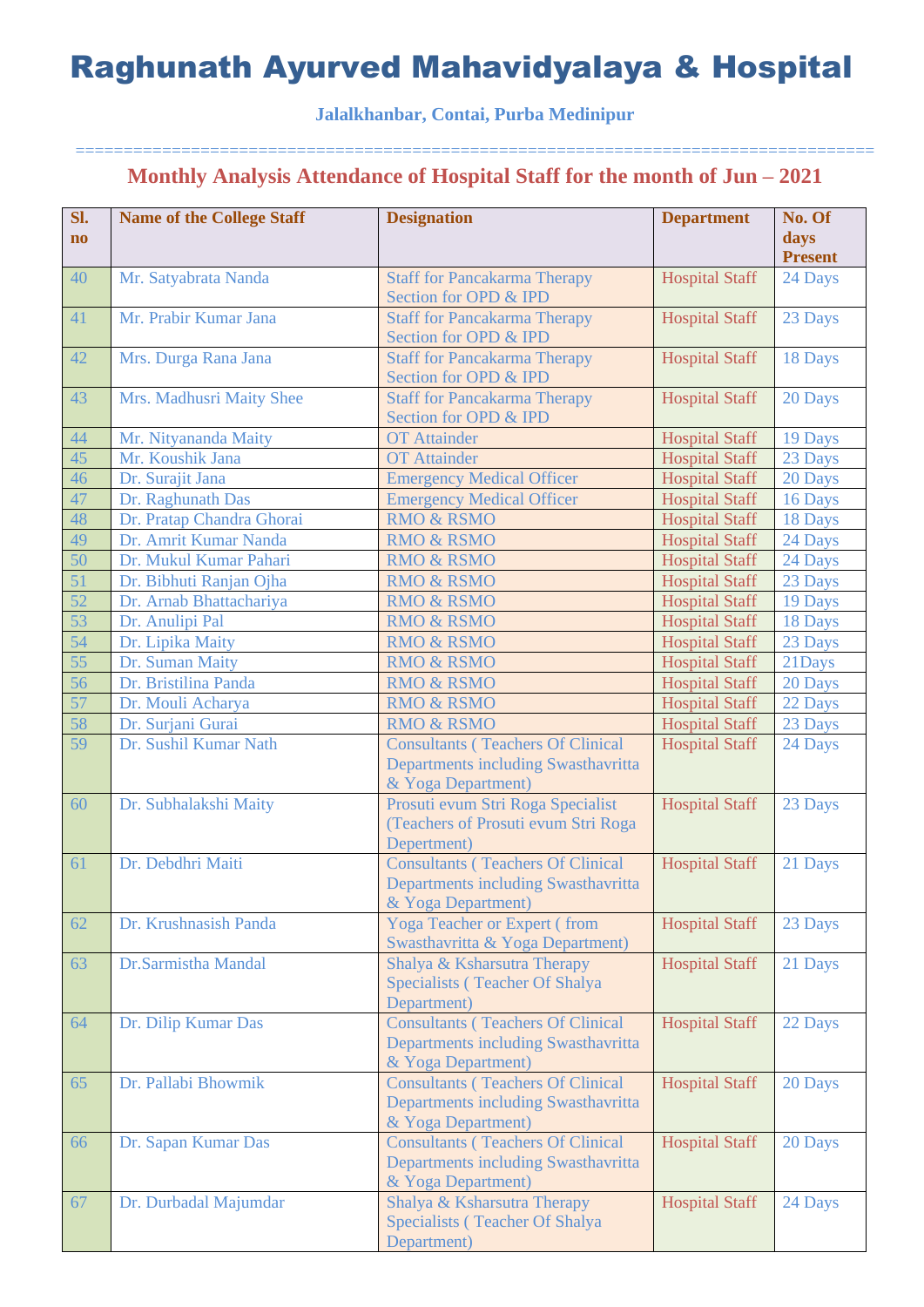### **Jalalkhanbar, Contai, Purba Medinipur**

#### =================================================================================== **Monthly Analysis Attendance of Hospital Staff for the month of Jun – 2021**

| Sl.<br>$\mathbf{n}\mathbf{o}$ | <b>Name of the College Staff</b>               | <b>Designation</b>                                                                                    | <b>Department</b>                              | No. Of<br>days<br><b>Present</b> |
|-------------------------------|------------------------------------------------|-------------------------------------------------------------------------------------------------------|------------------------------------------------|----------------------------------|
| 68                            | Dr. Suman Kundu                                | <b>Consultants (Teachers Of Clinical</b><br>Departments including Swasthavritta<br>& Yoga Department) | <b>Hospital Staff</b>                          | 23 Days                          |
| 69                            | Dr. Swagata Maity Garai                        | <b>Consultants (Teachers Of Clinical</b><br>Departments including Swasthavritta<br>& Yoga Department) | <b>Hospital Staff</b>                          | 21 Days                          |
| 70                            | Dr. Nitai Senapati                             | <b>Consultants (Teachers Of Clinical</b><br>Departments including Swasthavritta<br>& Yoga Department) | <b>Hospital Staff</b>                          | 22 Days                          |
| 71                            | Dr. Santanu Panda                              | <b>Consultants (Teachers Of Clinical</b><br>Departments including Swasthavritta<br>& Yoga Department) | <b>Hospital Staff</b>                          | 24 Days                          |
| 72                            | Dr. Dipanjan Jana                              | <b>Consultants (Teachers Of Clinical</b><br>Departments including Swasthavritta<br>& Yoga Department) | <b>Hospital Staff</b>                          | 24 Days                          |
| 73                            | Dr. Bidhan Roy                                 | Panchakarma Specialists (Teachers of<br>Panchakarma Teaching Department)                              | <b>Hospital Staff</b>                          | 24 Days                          |
| 74                            | Dr. Sayantika Bandyopadhyay                    | <b>Consultants (Teachers Of Clinical</b><br>Departments including Swasthavritta<br>& Yoga Department) | <b>Hospital Staff</b>                          | 22 Days                          |
| 75                            | Dr. Phalguni Bhattacharya                      | <b>Consultants (Teachers Of Clinical</b><br>Departments including Swasthavritta<br>& Yoga Department) | <b>Hospital Staff</b>                          | 21 Days                          |
| 76                            | Mr. Kafirul Sk                                 | X-ray Technician or Radiographer                                                                      | <b>Hospital Staff</b>                          | 24 Days                          |
| 77                            | Dr. Rishi Das                                  | Physiotherapist                                                                                       | <b>Hospital Staff</b>                          | 19 Days                          |
| 78                            | Dr. Rupa Jana                                  | Radiologist                                                                                           | <b>Hospital Staff</b>                          | 23 Days                          |
| 79                            | Dr. Subhasish Pradhan                          | Dentist                                                                                               | <b>Hospital Staff</b>                          | 20 Days                          |
| 80                            | Dr. Partha Pratim Das                          | Anaesthesiologist                                                                                     | <b>Hospital Staff</b>                          | 16 Days                          |
| 81                            | Dr. Ardhendu Sekhar Hazra                      | Paediatrician                                                                                         | <b>Hospital Staff</b>                          | 18 Days                          |
| 82                            | Dr. Prakiti Ranjan Roy                         | Pathologist                                                                                           | <b>Hospital Staff</b>                          | 24 Days                          |
| 83                            | Dr. Sattyam Maity                              | Ophthalmologist                                                                                       | <b>Hospital Staff</b>                          | 24 Days                          |
| 84                            | Dr. Promod Pramanik                            | Obstetrician & Gynaecologist                                                                          | <b>Hospital Staff</b>                          | 23 Days                          |
| 85                            | Dr. Sayan Hazra                                | <b>Medicine Specialist</b>                                                                            | <b>Hospital Staff</b>                          | 19 Days                          |
| 86                            | Dr. Samir Kumar Dey                            | <b>Surgical Specialist</b>                                                                            | <b>Hospital Staff</b>                          | 19 Days                          |
| 87                            | Mrs.Jhuma Das                                  | Panchakarma Asst                                                                                      | <b>Hospital Staff</b>                          | 21 Days                          |
| 88                            | Mrs. Sarmistha Jana Das                        | Panchakarma Nurse                                                                                     | <b>Hospital Staff</b>                          | 18 Days                          |
| 89                            | Mrs. Sabina Khatun                             | <b>Laboratory Technician</b>                                                                          | <b>Hospital Staff</b>                          | 24 Days                          |
| 90                            | Mr. Nimai Bar                                  | Workers                                                                                               | <b>Hospital Staff</b>                          | 19 Days                          |
| 91                            | Mr. Kanchan Pradhan                            | Workers                                                                                               | <b>Hospital Staff</b>                          | 23 Days                          |
| 92                            | Mr. Anupam Das                                 | <b>Analytical Chemist (Part Time)</b>                                                                 | <b>Hospital Staff</b>                          | 20 Days                          |
| 93                            | Mrs. Poushali Pramanik                         | Microbiologist<br>Peon or Attendant                                                                   | <b>Hospital Staff</b>                          | 16 Days                          |
| 94<br>95                      | Mrs. Dipanwinta Sasmal<br>Mrs. Madhumita Maity |                                                                                                       | <b>Hospital Staff</b>                          | 18 Days                          |
| 96                            | Mr. Manas Maity                                | Pharmacognosist (Part Time)<br><b>Laboratory Technicians</b>                                          | <b>Hospital Staff</b><br><b>Hospital Staff</b> | 24 Days<br>24 Days               |
| 97                            | Mr. Chapal Kanti Pradhan                       | Driver                                                                                                | <b>Hospital Staff</b>                          | 19 Days                          |
| 98                            | Mr. Durga Shankar Panda                        | Electrician                                                                                           | <b>Hospital Staff</b>                          | 23 Days                          |